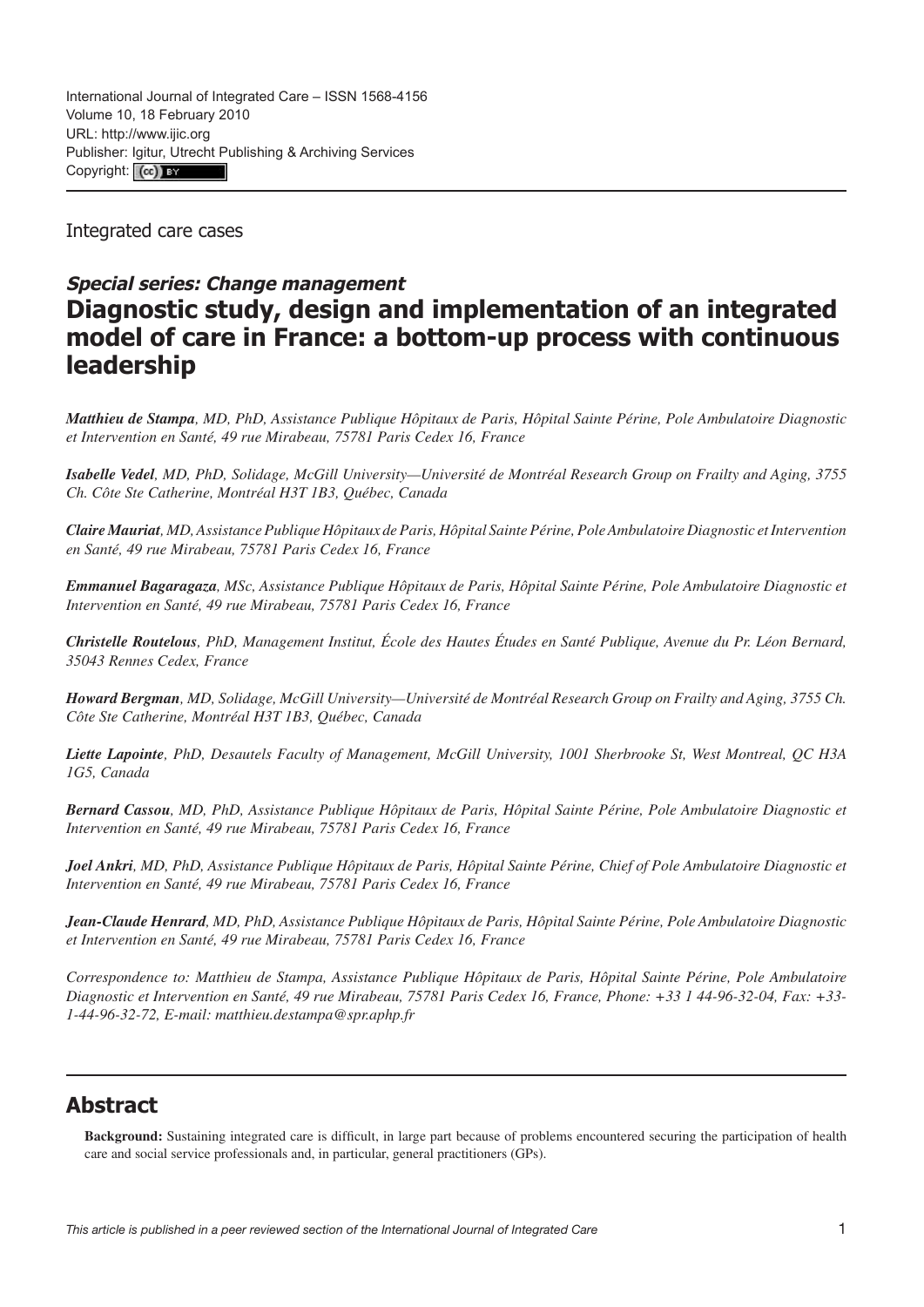**Purpose:** To present an innovative bottom-up and pragmatic strategy used to implement a new integrated care model in France for community-dwelling elderly people with complex needs.

**Results:** In the first step, a diagnostic study was conducted with face-to-face interviews to gather data on current practices from a sample of health and social stakeholders working with elderly people. In the second step, an integrated care model called Coordination Personnes Agées (COPA) was designed by the same major stakeholders in order to define its detailed characteristics based on the local context. In the third step, the model was implemented in two phases: adoption and maintenance. This strategy was carried out by a continuous and flexible leadership throughout the process, initially with a mixed leadership (clinician and researcher) followed by a double one (clinician and managers of services) in the implementation phase.

**Conclusion:** The implementation of this bottom-up and pragmatic strategy relied on establishing a collaborative dynamic among health and social stakeholders. This enhanced their involvement throughout the implementation phase, particularly among the GPs, and allowed them to support the change practices and services arrangements.

# **Keywords**

**bottom-up process, leadership, change practices, services arrangements**

# **Introduction**

In health systems, improving and reorganizing elderly care has become a priority in order to cope with the challenges inherent in meeting the needs of older persons [[1](#page-8-0), [2](#page-8-0)]. Projects implementing integrated care have taken centre stage as a way to improve quality and efficiency in care for the elderly [\[3,](#page-8-0) [5](#page-8-0)]. But adoption of these integrated care models generates implementation problems, and it is difficult to secure the participation of professionals, particularly that of general practitioners (GPs) [[6](#page-8-0)–[8](#page-8-0)]. While GP participation represents one of the key success factors in the implementation of inte-grated care models [\[9,](#page-8-0) [11\]](#page-8-0), research has found a lag between the conceptual approach of these models and professional practice in primary care [[12, 13](#page-8-0)]. Implementations need to be founded in a strong leadership that encourages the participation of professionals and prevents resistance behaviours [[14\]](#page-9-0). But the role of these leaders has not been clearly defined [[15\]](#page-9-0) and most of studies were in the US and also in hospitals [\[16](#page-9-0)].

Since the health system in France is fragmented in many ways, it appeared to be a good setting for the implementation of a model of integrated care. Strong fragmentations exist between medical services and social services, community-based and hospital-based services, healthcare professionals and family care-givers, as well as long-term and acute care [[17\]](#page-9-0). Over the last 30 years, every top-down attempt at reorganizing services made by central authorities, has coordinated gerontology services and established networking in which professionals participate voluntarily [\[18\]](#page-9-0). These attempts featured no formalized collaboration, a lack of participation by professionals, and strong competition between care providers (no limitations on their areas of competency) which have reinforced fragmentations [\[19](#page-9-0)].

A new strategy is, therefore, needed for designing and implementing an integrated care model that will foster adoption by professionals and changes in practices. Such methods involve carrying out a diagnostic study to understand current practices and having professionals engaged in the design process [[14,](#page-9-0) [20\]](#page-9-0) so that the intervention meets professionals' expectations and takes their local working context into consideration [[12](#page-8-0), [21,](#page-9-0) [22\]](#page-9-0). To address this problem, an integrated care model for community-dwelling elderly people was developed and implemented in France, using an innovative bottom-up strategy based on legitimate leadership. The aim of this article is to present this strategy, which includes a series of distinct steps and a continuous and flexible leadership. This approach was taken in order to foster the professional participation and to support change practices and services arrangements for elderly people with complex needs.

## **A bottom-up and pragmatic process**

This process had three distinct phases (see [Figure 1\)](#page-2-0).

## **First step: a diagnostic phase**

The objective of the diagnostic study was to describe the comprehensiveness of the continuity of care and the current coverage of professional practices and service arrangements.

#### **Sampling**

Participants were selected first through a purposeful sampling strategy [\[23](#page-9-0)]. All professionals responsible for delivering community-based and hospital-based services for older people in an area of Paris, were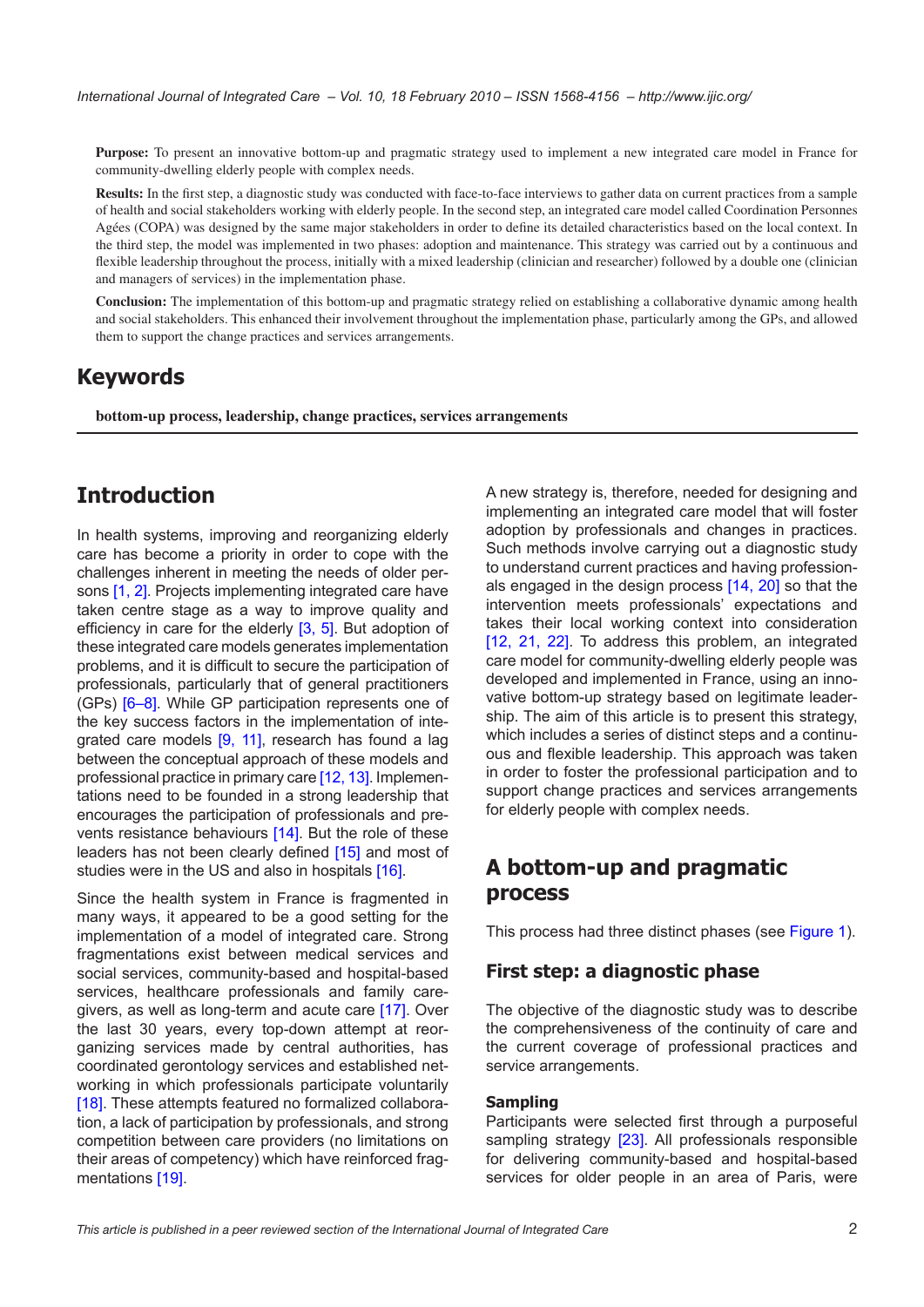<span id="page-2-0"></span>

**Figure 1.** Steps in the integrated care process.

identified. In addition, independent fee-for-service professionals, including GPs with old patients, were identified from lists of persons receiving these services. The sample was completed with a snowball sampling strategy: names of other potential participants were collected from the initial group in order to complete the sample and ensure good representation of professionals. All the stakeholders were contacted and asked to participate in this building phase of the integrated care model. Only two participants, GPs, refused to be involved. The final sample included representatives from all the hospitals (one public general hospital, one public geriatric hospital and one non-profit geriatric hospital) and community-based services (non-profit nursing services, private home services, public social services) as well as independent professionals. In all, the sample comprised 56 stakeholders: 29 professionals working in primary care including 10 independent professionals (8 GPs, 1 nurse, 1 physiotherapist) and

19 professionals from community-based services (4 nurses, 2 auxiliary nurses, 6 social workers, 2 homecare workers, 5 managers), 23 professionals working in hospitals (3 geriatricians, 2 psychiatrists, 2 emergency physicians, 4 nurses, 3 physiotherapists, 5 social workers, 4 managers) and four managers from funding agencies.

#### **Data collection**

The data were collected in 45-minute individual faceto-face interviews at a professional workplace using a semi-structured interview guide. These interviews explored current practices, perceived issues and expectations regarding the care of elderly people. The interviews were complemented by observation and documentation to enhance the validity of the data. The observations were made at various organizations (hospitals, community-based health and social service centres), and documents (minutes, memos, activity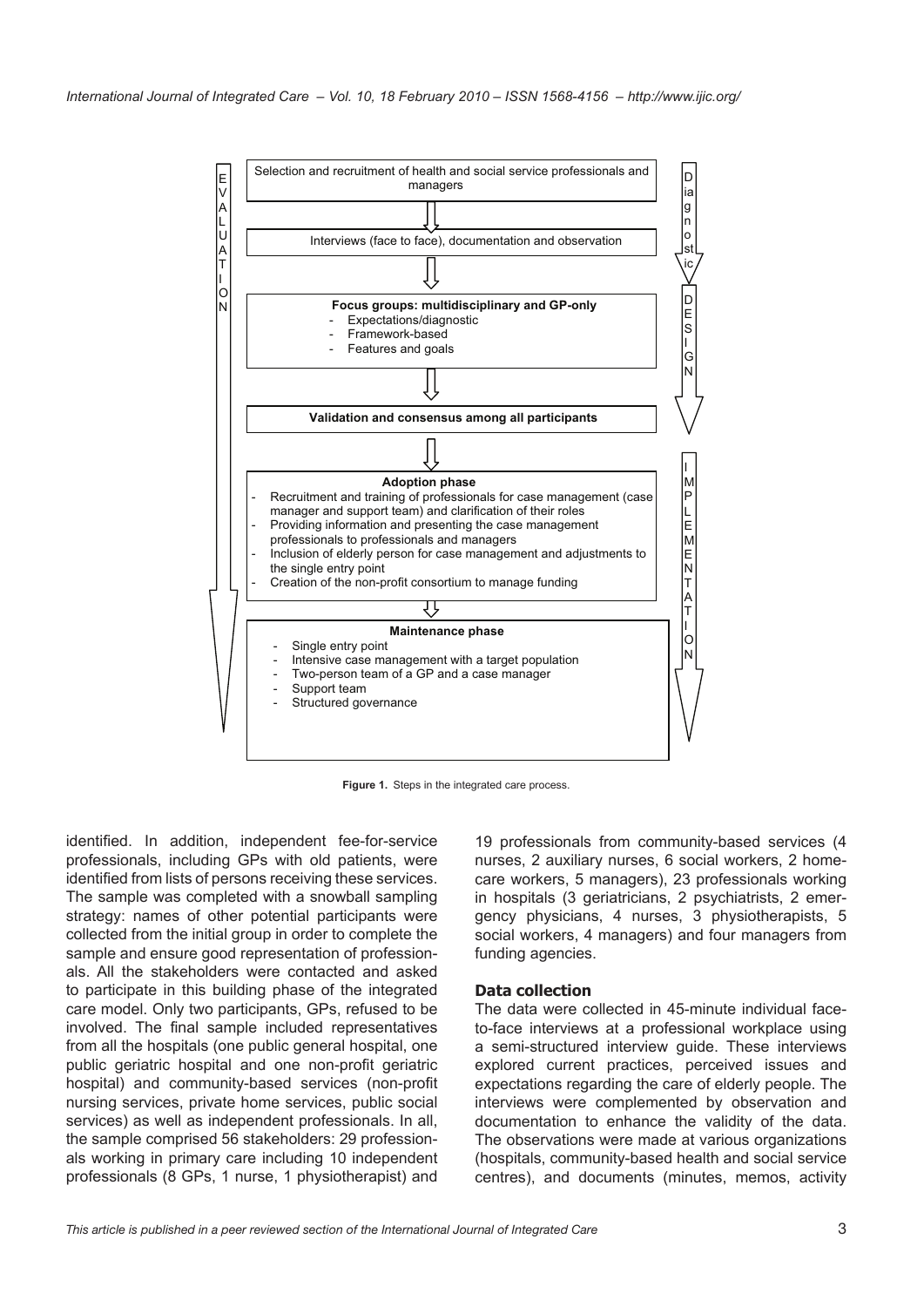reports) were also collected from each setting and analyzed.

#### **Results**

The diagnostic study was undertaken to identify professional practices based on 'who does what,' and it revealed overlaps and gaps. It was used to reveal positive points as well as dysfunctional aspects of care paths that were leading to adverse outcomes for elderly persons. The results of this diagnostic study have been presented in another article [\[24](#page-9-0)].

## **Second step: design of the COPA model (Coordination Personnes Agées)**

The same stakeholders were used to build the theoretical model based on the improvement areas in function of the diagnostic phase.

#### **Focus group**

Four focus groups met in 90-minute sessions, held in parallel, and each group met four times. With the exception of the GPs, all the participants were distributed among three of the four groups, balancing professionals from the social and health services and from primary care and hospital settings. The fourth group consisted of the GPs only, who participated at lunch meetings in order to foster their participation without providing financial compensation.

#### **A three-step process**

First, findings from the diagnostic study were presented to focus groups and stakeholders were asked to express their expectations concerning the reorganization of services and change practices.

Second, investigators presented a framework of six critical dimensions of integrated care based on the literature: (1) a single entry point, (2) a target population (3) a primary care management process, (4) a transition between primary and secondary care, (5) a communication system and (6) a structured governance. The framework was used as a guide to facilitate discussions. Stakeholders in the focus groups were asked to reach a consensus on the detailed characteristics of a new integrated model based on the dimensions of this framework.

Third, conclusions from the focus groups with objectives and characteristics of the integrated care model were presented to all stakeholders for discussion and validation, leading to a consensus.

### **Characteristics of the COPA model**

There were two objectives for the integrated care model. First, the model needed to systematize coor-

dination at the clinical and service levels, with a better fit between social and health professionals in order to respond to the population's needs. Second, COPA would change services organisation by decreasing emergency room visits and hospital and nursing home admissions.

To attain these objectives, the resulting model has six features: (1) a single entry point defined as a process with standardized and converging processes for directing elderly people. Persons with complex needs are directed toward case management and ineligible ones are referred to community-based services (a simple referral with no follow-up); (2) the target population for case management is selected on the basis of the complexity of their health and social conditions. The criteria were developed based on an existing tool (the InterRai Contact Assessment) with seven items: four items on difficulties with ADL (activity of daily living), one item on cognitive deficiency, one item on poor perceived health and one on shortness of breath [\[25](#page-9-0)]. Two social items suggested by the focus groups, living alone and the unavailability of a caregiver, were also added; (3) the case management process was developed taking into account existing clinical coordination practices for the elderly in order to avoid duplications. The case management is considered intensive, with full-time nurses acting as case managers, each of whom is responsible for monitoring a case load of 40 persons with complex needs. The role of the GP is defined as a professional who works closely with the case manager in a two-person team. Each case manager works with a limited number of GPs and each of the GP's patients with complex needs are assigned to the same case manager, producing a high patient/GP ratio per case manager; (4) the transition between primary and secondary care is seen within the larger context of arrangements between independent professionals and community-based health and social services, whether private and public. A multidisciplinary 'support team' supports the new services arrangements and the changes in professional practices. The support team consists of two geriatricians from public and private hospitals, a psychologist from a community-based health services and a coordinator from a nearby social service agency. The members of this support team spend half their time working in their departments and the other half of their time participating in case management; (5) the communication system; and (6) a non-profit consortium will be created to manage public funding and administrative tasks. The consortium consists of all the managers of services participating in the building of this integrated care model.

A detailed description of the COPA model of integrated care has been provided in an earlier paper [[26\]](#page-9-0).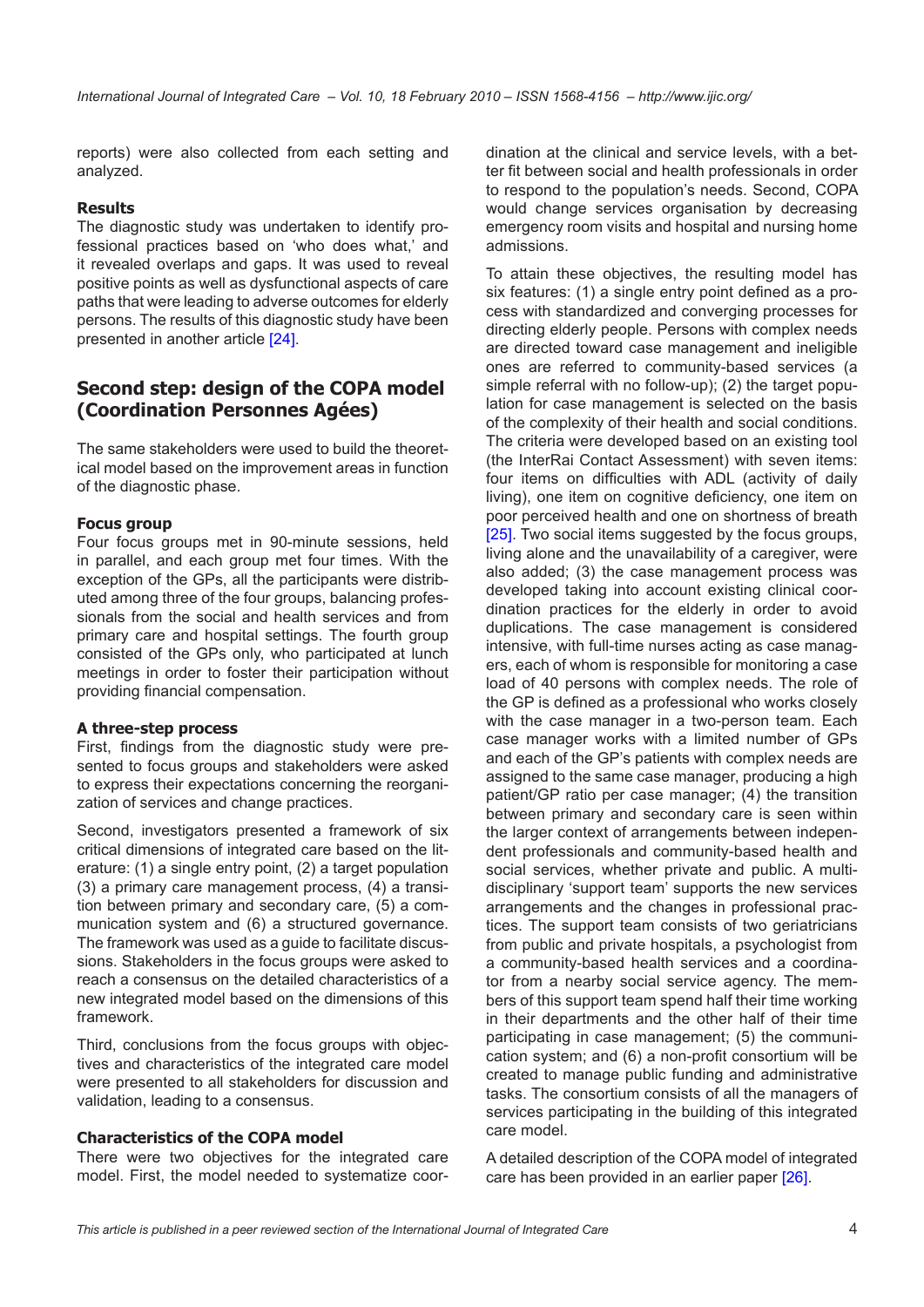## **Third step: implementation**

Following the diagnostic study and the model design process, the integrated care model was implemented. It was a two-phase implementation, involving an adoption phase, in which the theoretical model was transformed into a practical model, and a consolidation phase, in which operations came to resemble routines and the participation of professionals stabilized. In the course of the implementation, new practices and services arrangements reached professionals that had not participated in the diagnostic and design phases.

### **Stage 1: the adoption phase**

Case managers (3 professionals) and members of the support team were recruited and deployed in primary care. These professionals were trained in the case management process and in performing a comprehensive assessment using the InterRai Minimum Data Set for Home Care (MDS-HC) [\[27, 28\]](#page-9-0). The modes of intervention used by the case managers and the support team were refined. Then plenary sessions were held to inform professionals and services in the territory about the integrated care model. The exception was GPs, who were informed in personal visits (modelled on the visits made by pharmaceutical representatives). These information meetings provided an opportunity for each professional to meet case managers and the support team in person. Case managers started working with the GPs who had participated in the building of the model. Inclusion of elderly persons then began, so that case loads gradually grew by a maximum of 10 new persons per month per case manager.

This phase provided an opportunity to make adjustments of the single entry point, from the request to the interventions chosen. Finally, the non-profit consortium was created to manage the public funding.

### **Stage 2: the maintenance phase**

The maintenance phase coincides with the systemization of the coordination around persons with complex needs and coordination between and within services. This consolidation phase was used to disseminate the model across the given area.

The single entry point informs and refers elderly people to services on the basis of their needs. By connecting the services, all requests can be processed in the same manner, and the function charged with directing elderly persons, is able to simplify the care paths.

As for persons living at home, the case manager informs, advises, supports and monitors their welfare. In terms of services, the case manager coordinates the actions of all professionals (social and health professionals) and informal caregivers. The case

manager may act as mediator or even advocate between the person and the services. The number of GPs participating in case management grew to an average of 10 GPs per case manager. The support team intervenes at the request of case managers and other professionals working in community-based services who are having difficulties with an elderly person living at home. This means that the geriatrician provides specific geriatric expertise (such as on behavioural disorders, memory loss, bedsores, palliative care, etc.). The geriatrician organizes the direct hospitalizations without emergency room visits. The psychologist intervenes with elderly people, but also with the professionals and caregivers. The psychologist supports also case managers. The coordinator from a nearby social service agency monitors people with less complex needs.

A shared communications system is still in development because of incompatibilities between existing tools used by the participating services.

Governance of the model is provided by the non-profit consortium with the participation of managers from community-based services and hospital settings.

## **Continuous evaluation**

The bottom-up approach was continually evaluated throughout the entire length of the process. The evaluation provided information on the participation of stakeholders in the diagnostic and design phases, demonstrating the roles played by local context and leadership. In the course of the implementation, the on-going evaluation was both qualitative and quantitative. The qualitative study comprised case studies of professional practices and services arrangements produced by the implementation of the integrated care model. The goal of the quantitative study was to analyze the impact of interventions in terms of quality of care and services utilization.

# **Leadership and management**

The integration process took place under a continuous and flexible leadership to support change in all the stages, from the diagnostic to implementation of the model of care (see [Table 1\)](#page-5-0).

## **Leadership with clinician-researcher for the diagnostic and design phases**

The diagnostic and design phases took two years and were monitored by two investigators who are physicians. The leadership included a geriatrician (MDS) from the public hospital who has a clinical background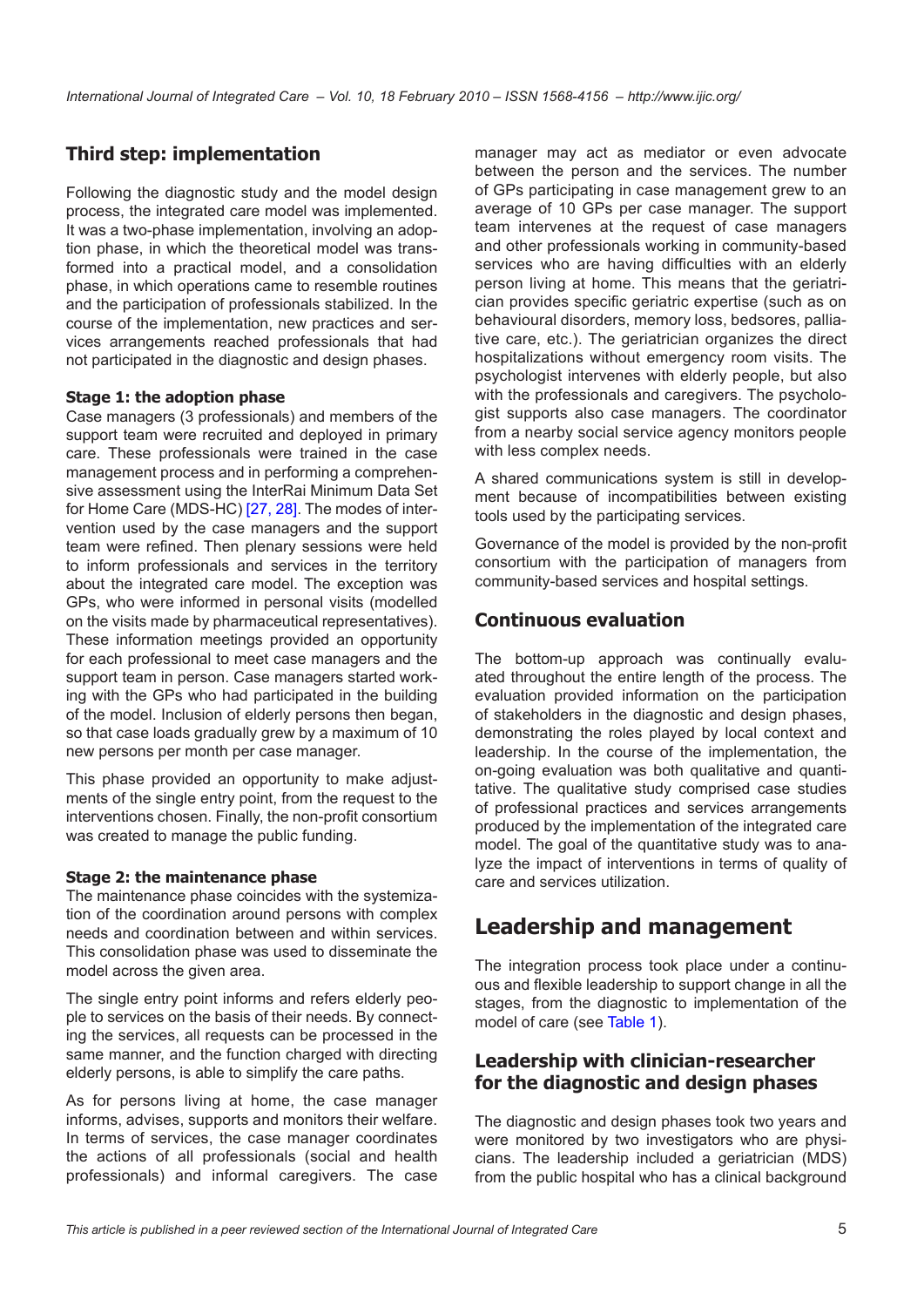<span id="page-5-0"></span>

|                                                             | <b>Diagnostic</b>                                                                                                                                                    | Design                                                                                                                                                         | <b>Adoption</b>                                                                                                                                                       |                                                                                                                                                                                                                     | <b>Maintenance</b>                                                                                                                                        |                                                                                                                                                          |
|-------------------------------------------------------------|----------------------------------------------------------------------------------------------------------------------------------------------------------------------|----------------------------------------------------------------------------------------------------------------------------------------------------------------|-----------------------------------------------------------------------------------------------------------------------------------------------------------------------|---------------------------------------------------------------------------------------------------------------------------------------------------------------------------------------------------------------------|-----------------------------------------------------------------------------------------------------------------------------------------------------------|----------------------------------------------------------------------------------------------------------------------------------------------------------|
| Length (years)                                              | 1                                                                                                                                                                    | $\mathbf{1}$                                                                                                                                                   | 2                                                                                                                                                                     |                                                                                                                                                                                                                     | 1                                                                                                                                                         |                                                                                                                                                          |
| Level of<br>leadership and<br>location                      | Clinician<br>(hospital) and<br>researcher<br>(research group)                                                                                                        | Clinician<br>(hospital) and<br>researcher<br>(research group)                                                                                                  | Clinician<br>(hospital)                                                                                                                                               | Managers<br>(services)                                                                                                                                                                                              | Support team<br>(clinical and<br>services)                                                                                                                | Managers<br>(services)                                                                                                                                   |
| Training                                                    | Accustomed to<br>integrated care<br>and geriatric<br>practices                                                                                                       | Accustomed to<br>integrated care<br>and geriatric<br>practices                                                                                                 | Geriatrician                                                                                                                                                          | Managers<br>participating in the<br>process                                                                                                                                                                         | Multidisciplinary<br>team                                                                                                                                 | Managers<br>participating in the<br>process                                                                                                              |
| Implementation<br>of formal<br>processes                    | Individual leading<br>with face to face<br>interviews                                                                                                                | Group leading<br>with focus group                                                                                                                              | Case<br>management<br>meeting<br>one a week                                                                                                                           | Managers<br>meeting<br>one a month                                                                                                                                                                                  | Case management<br>meeting<br>one a week                                                                                                                  | Managers<br>meeting<br>two a year                                                                                                                        |
| Leaders' role                                               | · Selection and<br>recruitment of<br>stakeholders<br>• Record<br>professional<br>practices<br>• Analyse data<br>• Create trust                                       | • Encourage<br>to develop<br>solutions<br>• Create a sense<br>of being part of<br>a group<br>• Assume the<br>leadership role<br>• Build links with<br>research | • Vigilance in<br>protecting the<br>process<br>• Systematize<br>coordination<br>• Legitimate the<br>case manager<br>• Broaden the<br>professionals<br>commitment      | • Vigilance in<br>protecting the<br>process<br>• Develop<br>arrangements<br>between<br>services<br>• Limit competition<br>between public<br>and private<br>services<br>• Governance<br>the non-profit<br>consortium | · Support the case<br>management<br>• Reinforce inter-<br>professional<br>bonds<br>· Disseminate good<br>practices<br>• Change in service<br>arrangements | • Develop<br>arrangements<br>between<br>services<br>• Governance<br>the non-profit<br>consortium<br>• Prevent the<br>model from<br>becoming too<br>rigid |
| Incentives and<br>sources of<br>legitimacy in<br>leadership | • Hospital setting<br>and clinician<br>practices<br>· Selected sample<br>of stakeholders<br>• Representative<br>of the<br>stakeholders<br>• Researcher<br>background | • Realisation the<br>diagnostic study<br>• Structuring with<br>a framework<br>• Process with<br>focus group<br>• Having time for<br>building                   | • Knowledge of<br>professionals<br>• Clear definition<br>of the complexity<br>• Focus on<br>population with<br>complex need<br>• Weekly case<br>management<br>meeting | • Managers<br>having<br>participated in<br>the process<br>• Interdependence<br>between<br>services<br>• Support team                                                                                                | • Double<br>membership<br>• Multidisciplinary<br>team                                                                                                     | • Double<br>leadership                                                                                                                                   |
| Strategy with<br>regard to GPs                              | Selected GPs                                                                                                                                                         | Keeping them<br>informed                                                                                                                                       | $\cdot$ GP is<br>responsible for<br>decision-making<br>• Case manager<br>responsible for<br>time-consuming<br>tasks                                                   | GPs participate                                                                                                                                                                                                     | • Advice from<br>geriatrician<br>• Direct<br>hospitalization                                                                                              |                                                                                                                                                          |

and a public health physician with a researcher background (IV). These physicians are accustomed to international models of integrated care.

### **The diagnostic phase**

In the diagnostic phase, the investigators identified and recruited all stakeholders in the integrated care process. They provided a year of one-on-one support in order to record perceptions of professional practices and to understand relationships and underlying issues. The data were analyzed using the grounded theory-building approach described by Pandit [\[29](#page-9-0)]. This theory was used to identify relevant categories and the creation of relationships and to develop the conceptual framework that emerged from the data.

Among the incentives for the leadership, the fact that the clinician was associated with the hospital reinforced the participation of community-based professionals interested in having 'open' hospitals. The leadership's experience in clinical practice and its knowledge of home interventions for elderly, contributed to establish trust with the stakeholders. Selecting participants on the basis of their activities with the elderly made it possible to bring on board those professionals with the greatest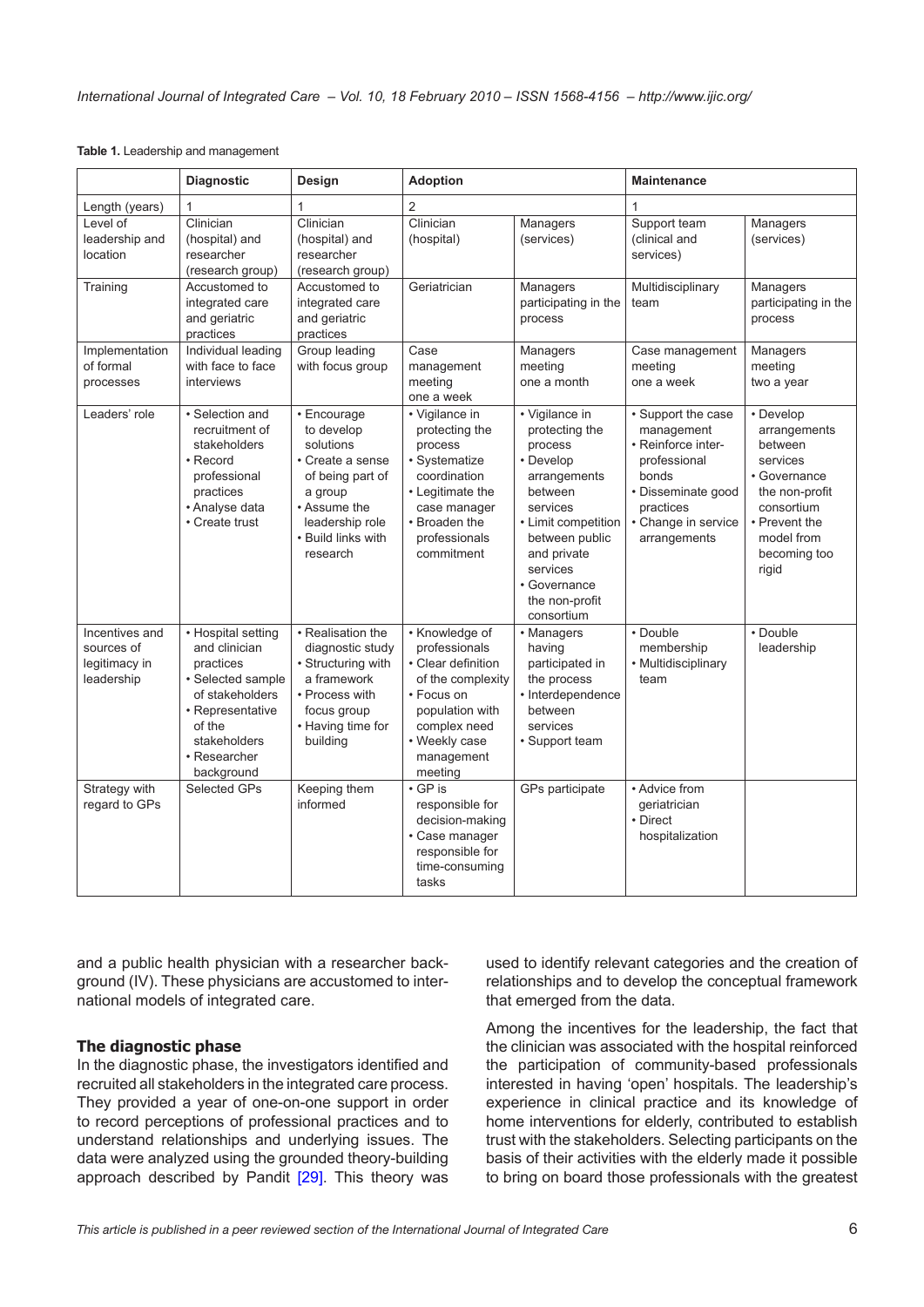motivation to imagine changes in services organization. The initial selection of GPs whose patients were largely elderly people (>70%) was effective in terms of obtaining their commitment. No time was lost trying to recruit a large sample of GPs in the territory. The sample of participants was also representative of all professionals who provide services in the home, particularly social workers and home helpers to have a real diagnostic of practices in this area. The research background of the leadership allowed conducting this phase.

### **Design phase**

During the design phase, the investigators encouraged stakeholders to develop solutions based on the results of the diagnostic study, particularly in terms of the strengths and weaknesses of current elderly care. The investigators provided support at each focus group, and after each meeting they prepared a summary of the progress made in developing integrated care. When contradictions became apparent, the investigators presented them at the following focus group so that the partners could clarify their points of view. The social and health professionals learned from each other, and this reinforced their interdependencies, developed good lines of communication and created common values. Throughout this phase, the leaders ensured that no professional or group of professionals became too powerful within the group dynamic and leaders assumed the leadership role. The leaders checked also that all managers had a clear mandate from their services to take decision-making during this design phase. The focus groups reinforced interactions between the leaders and the stakeholders and allowed building links between research and stakeholders.

In terms of incentives, the diagnostic study made stakeholders more aware of the problems being addressed. The conceptual framework helped them to initiate the required changes and to structure the development of the new model. Focus group involved together clinicians and managers and contributed to understand the other's professionalism, which is key for gaining their commitment. The focus group approach was also used so that stakeholders have had the time they needed to become part of the process.

Finally, the special GP focus group was organized around the time constraints of these very busy professionals. This approach kept them informed throughout the development phase and took their points of view into account, enhancing the new integrated care model.

## **Leadership with clinician and service managers for the implementation phase**

During the implementation phase, the leadership was divided between the clinical level and the service level and the same clinician was involved throughout the process. Implementation is a fragile phase for stakeholders who are learning how to 'work together.' This is why the clinical and service leadership must remain sensitive to this issue and not arrive at hasty judgments, but rather try to always maintain trusting relationships.

### **At the clinical level**

The same clinician leader monitored the adoption phase in concert with the case managers and the support team. The weekly meeting was used to analyze how the single entry point was working in terms of the relevance of directing elderly people. Case managers would discuss problems they were having coordinating their interventions with professionals in community-based or hospital services and with independent professionals. Based on these case studies, the leader clarified dysfunctional areas and revised task distributions, refining and legitimating the role of the case manager. The clinician leader ensured that the case manager not always calling on the same professional to provide care and rather, he sought to broaden the commitment of different health and social services for the case management.

In terms of incentives for the leadership, the fact that the clinician leader knew professionals in this area was a great asset persuading them to change their practices. A clear definition of the complexity using a binary tool, simplified the direction of the population. Focusing on elderly persons with complex needs helped to foster the participation of health and social professionals. Such conditions had previously thwarted the best efforts of each professional, and the presence of a case manager proved helpful to everyone involved. The weekly discussions of the case management interventions were as a way to structure the adoption phase and make adjustments to the implementation.

Finally, since a 'physician speaks to a physician,' the clinician leader supported GPs throughout this stage and initiated the two-person team and explaining them the attraction in working with the case manager. This clinician was able to transform the classic hierarchical relationship between a GP and a nurse into a more balanced relationship between a GP and a case manager. GPs are responsible for medical decisions and share clinical responsibility with the case managers, who assume a wide range of tasks, relieving the GPs of time-consuming tasks.

#### **In the services**

Leadership is provided by the managers who have participated in the previous phases. The position at the head is held alternately by a representative of a community-based service and a representative of a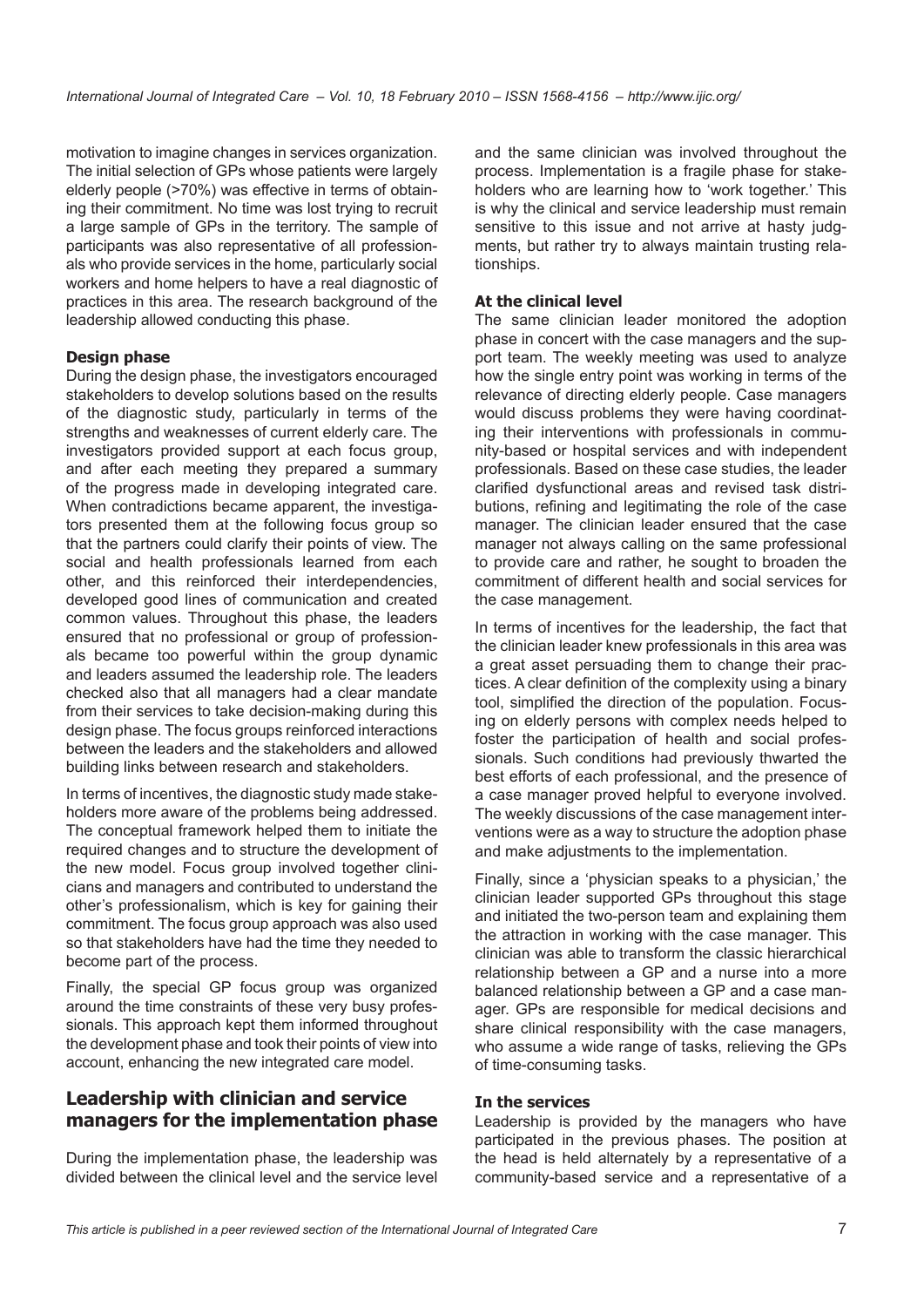hospital-based service. This group met monthly during the adoption phase and every six months in the maintenance phase. GPs were included in this group. This managerial leadership group discusses arrangements between and within services concerning new interfaces, and manages funding for the case managers and the support team. The group has had to address problems arising from the competition between public and private community and hospital-based services. Some rivalry arose, since each wanted to take a leadership role and have case managers 'under their control'.

In terms of incentives, the leadership relied on the interdependence of services witch provided from the 'work together' during the building of the integrated care. It suggests the beginning of joint responsibility as part of this re-organization, with a population-based and public health approach (meeting needs and eliminating redundancies). The leadership rotation caused some instability in the implementation phase, since changes of governance occurred too frequently. The support team provided information about the clinical level and contributed to help for decision-making and for managing the change.

During the maintenance phase, the managers leadership group met twice a year. The leadership continued to develop new services arrangements, governed the non-profit consortium and prevented the model from becoming too rigid. A double leadership was the main condition to maintain this work in progress with links between clinical and service level.

### **Between the clinical and service levels**

The support team intervened in the leadership of the maintenance phase and gradually assumed the responsibilities of the clinician leader in two ways. First, at the clinical level, the team supported case management, initiated relationships with new professionals and provided interdisciplinary training. The geriatrician and the psychologist made recommendations and they disseminated good practices. Second, at the service level, the geriatrician was involved in opening lines of communication with specialized services; here, more time was required to convince the hospital physicians to strengthen their bonds with primary care professionals. The presence of two geriatricians from public and private hospitals served to strengthen links between these two structures.

The incentives for leadership provided in the double membership, with 'one foot in a service and the other in case management.' The multidisciplinary team was also founded on a win-win relationship with professionals. For example, a social worker who participates in an intervention for an elderly person at the request of a case manager, may ask the psychologist's intervention for another case.

Members of the support team were always working with the express agreement of the GP. The GP asked an advice for one of his patient from the geriatrician who made recommendations but never prescriptions. The geriatrician organized the hospitalizations.

# **Conclusions**

Several lessons have been learned from this experiment. The bottom-up process makes it possible to account for local fragmentation and respond by building a model of integrated care. We decided not to implement a model of care and adapt it to the given area. Rather, our approach makes it possible to involve professionals who are working in the field to build their own model of care, to address their needs and to foster their participation in the process [\[30](#page-9-0)]. This approach did not take the macro level into account; there were no decision-makers or funding authorities involved in the process because French system does not currently have a single source of funding for health and social services. This pragmatic process was based on a selected sample of stakeholders who were the most likely to build the model. The process was given enough time and could be found by following the 'classic' Plan-Do-Check-Act (PDCA) improvement process, an iterative four-step problem-solving process. This process made it possible for stakeholders to understand that they alone did not hold part of the solution, rather it was only together that they could develop a solution [[31\]](#page-9-0). Time is also needed to systematize coordination and case management should not be implemented without rearranging services and changing practices. Moreover, the involvement of the GPs was handled separately throughout the building of the model, and this helped to secure their participation. It allowed them to feel associated with the process, without the impression that the process was being decided on a top-down basis.

Leadership was the second key aspect of this innovative strategy. The leaders must be legitimate, continuous and flexible throughout the entire process. The strong clinical dimension of the leadership (the geriatrician and the support team) allowed changing the day-to-day decisions of stakeholders and dealing to influence decision-making. The implementation of an integrated care model for community-dwelling elderly persons was also facilitated by the fact that part of the leadership came from the hospital. It helped to avoid acute-care driven approaches, which are often seen in France in a very hospital-centred system. The existence of continuous leadership throughout the process supported stakeholders from the theoretical construction phase to the application of the model. The leadership was also tailored to the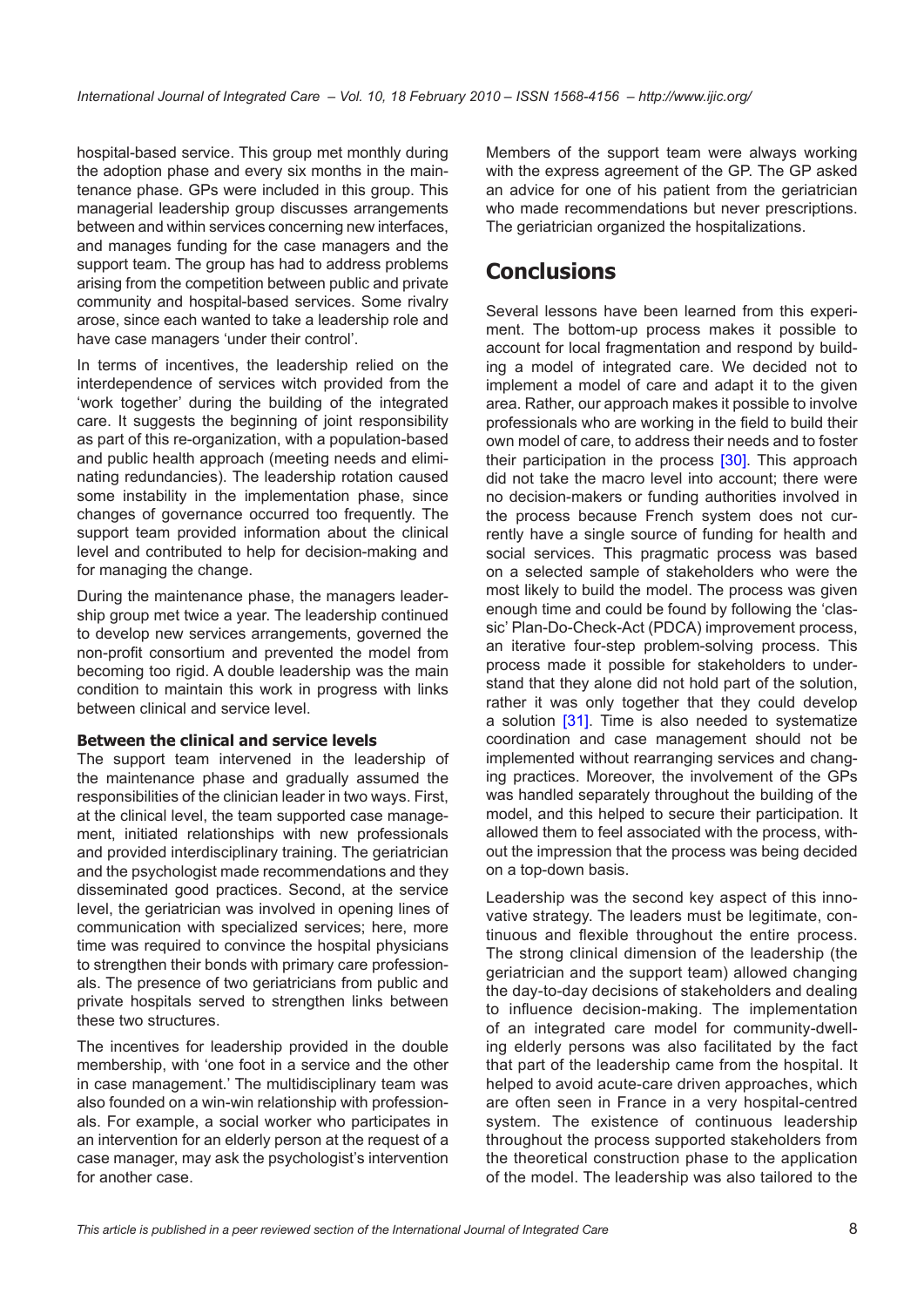<span id="page-8-0"></span>various phases of the process. The coupling clinician and researcher supported the stakeholders' modelbuilding and the coupling clinician and managers reinforced the coordination of the service level and the governance. Finally, a transfer of responsibilities from the clinician leader to the support team was organized to facilitate the dissemination of the model and avoiding its personification.

This innovative strategy concerns both a process and a leadership. The leadership is supported by the process, and vice versa, such that it is difficult to imagine managing this kind of change without one or the other. What is important to remember for future applications is that this strategy maintains the in-progress character of the integration and its sustainability. Time is also required; changes to practices do not occur in a big bang, but rather by being steady supported through the different stages [\[32](#page-9-0)]. In addition, some questions remain, particularly with respect to leadership, its exact role, how it is constituted, the level of responsibility it carries and the training required by the leaders so that they will be seen as legitimate [\[15\]](#page-9-0). Selecting someone

from the inner circle would appear to present advantages, given that their knowledge of the issues and the clinical dimension provide additional means for persuading colleagues that things should be done differently. Beyond the choice of a leader, the interactions between the stakeholders and the leader is also key for fostering the professional participation and responding to population needs [[33](#page-9-0)].

## **Reviewers**

**Laura DiPollina**, Dr., MD, FACP, Unit of Community Geriatrics, Division of Primary Care Medicine, Department of Community Medicine and Primary Care, Geneva University Hospitals, Geneva, Switzerland

**Isabelle Fabbricotti**, Dr., Institute of Health Policy and Management, Erasmus University, Rotterdam, the **Netherlands** 

**Sirkka Sinkkonen**, Professor Emerita, Department of Health and Social Management, University of Eastern Finland

## **References**

- 1. Mion L, Odegard PS, Resnick B, Segal-Galan F. Interdisciplinary care for older adults with complex needs: American Geriatrics Society position statement. Journal of the American Geriatrics Society 2006 May;54(5):849–52.
- 2. Reuben DB. Organizational interventions to improve health outcomes of older persons. Medical Care 2002 May;40(5): 416–28.
- 3. Wieland D, Lamb VL, Sutton SR, Boland R, Clark M, Friedman S, et al. Hospitalization in the Program of All-Inclusive Care for the Elderly (PACE): rates, concomitants, and predictors. Journal of the American Geriatrics Society 2000 Nov; 48(11):1373–80.
- 4. Bergman H, Beland F, Lebel P, Contandriopoulos AP, Tousignant P, Brunelle Y, et al. Care for Canada's frail elderly population: fragmentation or integration? CMAJ: Canadian Medical Association Journal 1997 Oct 15;157(8):1116–21.
- 5. Landi F, Onder G, Russo A, Tabaccanti S, Rollo R, Federici S, et al. A new model of integrated home care for the elderly: impact on hospital use. Journal of Clinical Epidemiology 2001 Sep;54(9):968–70.
- 6. Beland F, Bergman H, Lebel P, Clarfield AM, Tousignant P, Contandriopoulos AP, et al. A system of integrated care for older persons with disabilities in Canada: results from a randomized controlled trial. The Journals of Gerontology. Series A, Biological Sciences and Medical Sciences 2006 Apr;61(4):367–73.
- 7. Kane RL, Homyak P, Bershadsky B, Lum YS. Consumer responses to the Wisconsin Partnership Program for Elderly Persons: a variation on the PACE Model. The Journals of Gerontology. Series A, Biological Sciences and Medical Sciences 2002 Apr;57(4):M250–8.
- 8. Newcomer R, Harrington C, Kane R. Implementing the second generation social health maintenance organization. Journal of the American Geriatrics Society 2000 Jul;48(7):829–34.
- 9. Kane RL, Kane RA, Finch M, Harrington C, Newcomer R, Miller N, et al. S/HMOs, the second generation: building on the experience of the first Social Health Maintenance Organization demonstrations. Journal of the American Geriatrics Society 1997 Jan;45(1):101–7.
- 10. Bula CJ, Alessi CA, Aronow HU, Yuhas K, Gold M, Nisenbaum R, et al. Community physicians' cooperation with a program of in-home comprehensive geriatric assessment. Journal of the American Geriatrics Society 1995;43(9):1016–20.
- 11. Stille CJ, Jerant A, Bell D, Meltzer D, Elmore JG. Coordinating care across diseases, settings, and clinicians: a key role for the generalist in practice. Annals of Internal Medicine 2005 Apr 19;142(8):700–8.
- 12. Grol R, Grimshaw J. From best evidence to best practice: effective implementation of change in patients' care. Lancet 2003 Oct 11;362(9391):1225–30.
- 13. Wolff JL, Boult C. Moving beyond round pegs and square holes: restructuring Medicare to improve chronic care. Annals of Internal Medicine 2005 Sep 20;143(6):439–45.